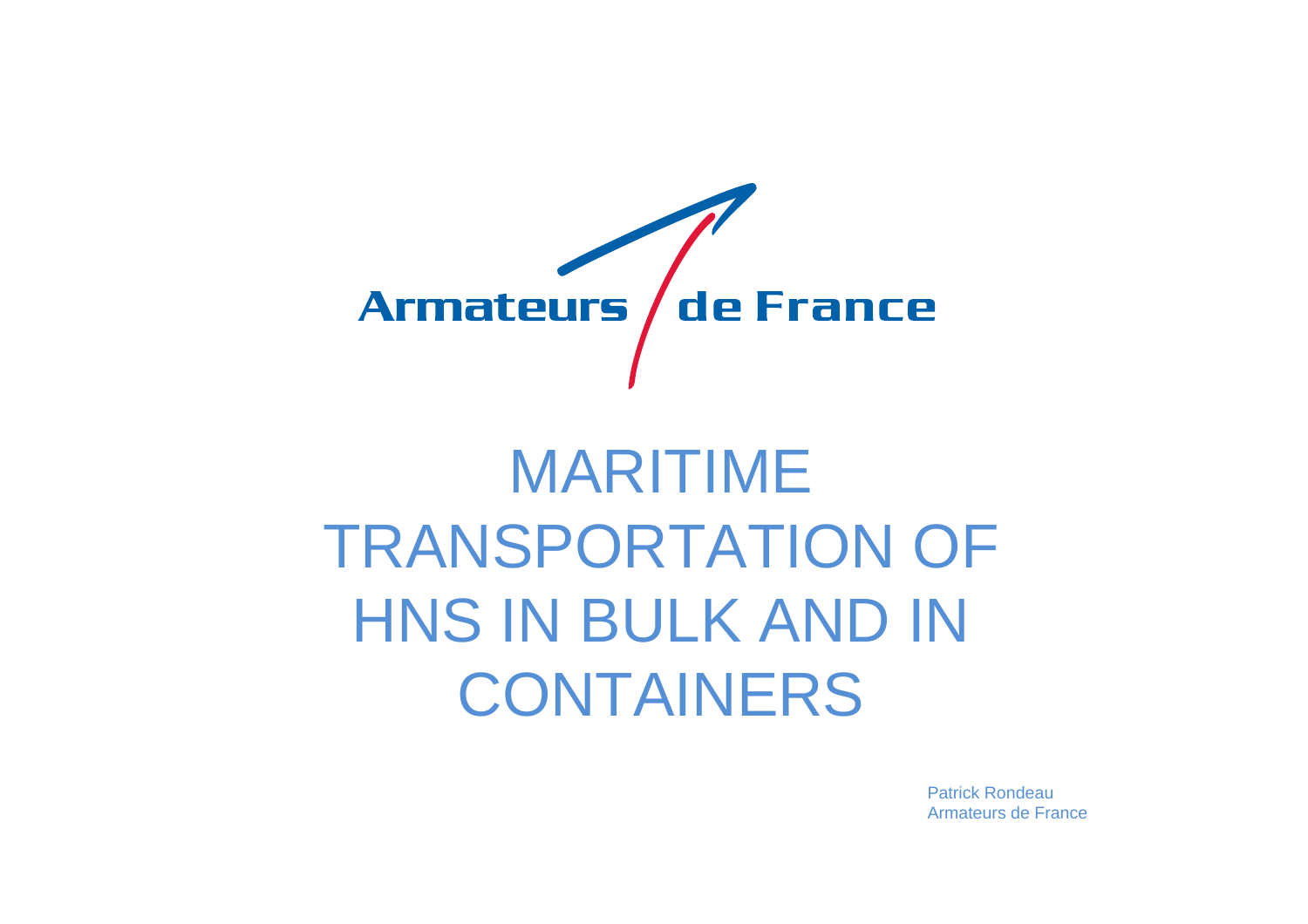

# **TWO MODES OF MARITIME TRANSPORTATION OF HNS**

- **Bulk liquids and solids: by specialised ships**
	- **- Chemical tankers or oil/chemical tankers**
	- **- Bulk carriers**
- **Containers: by container ships**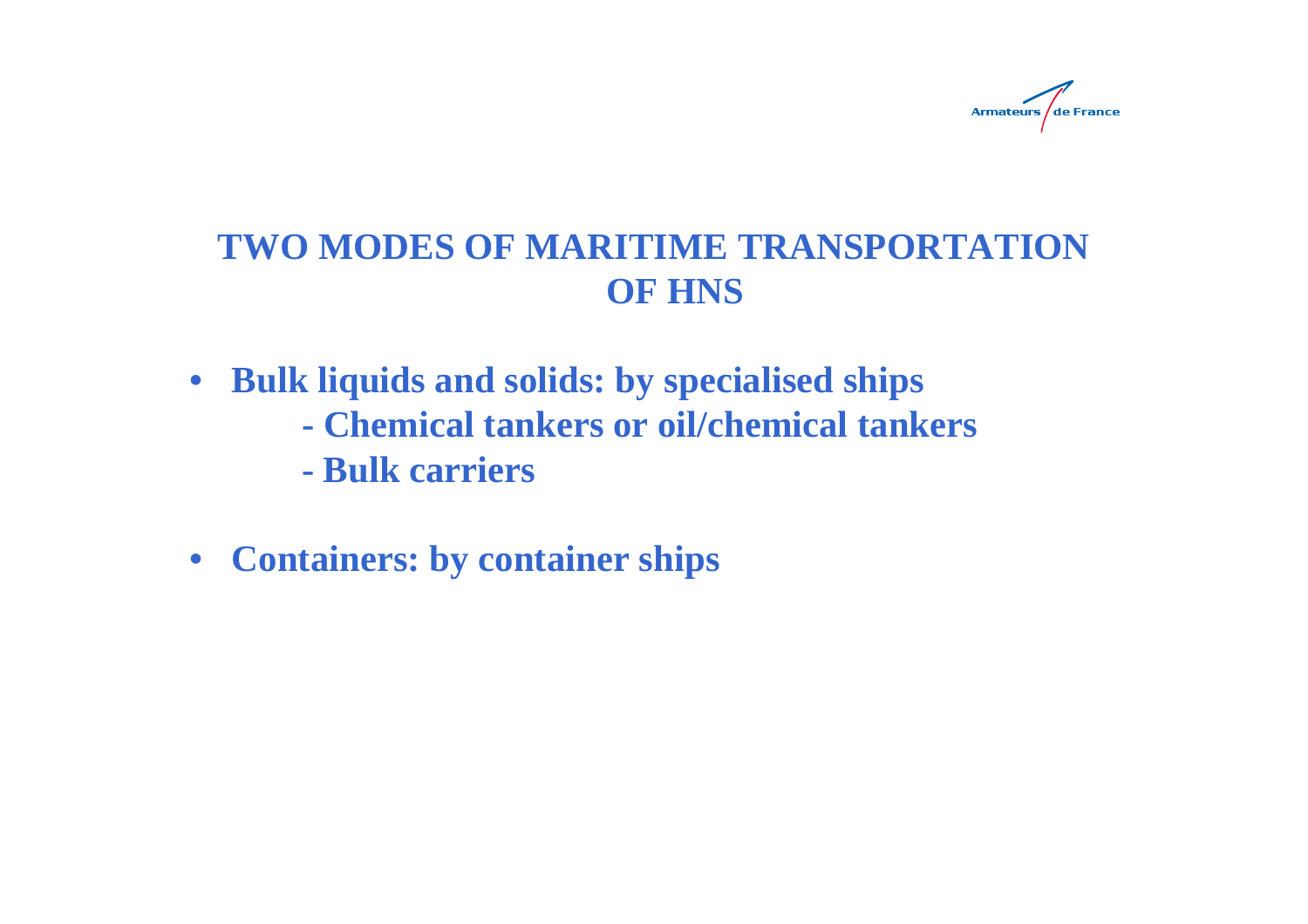

#### **Tank containers**





#### **20 or 40 foot containers**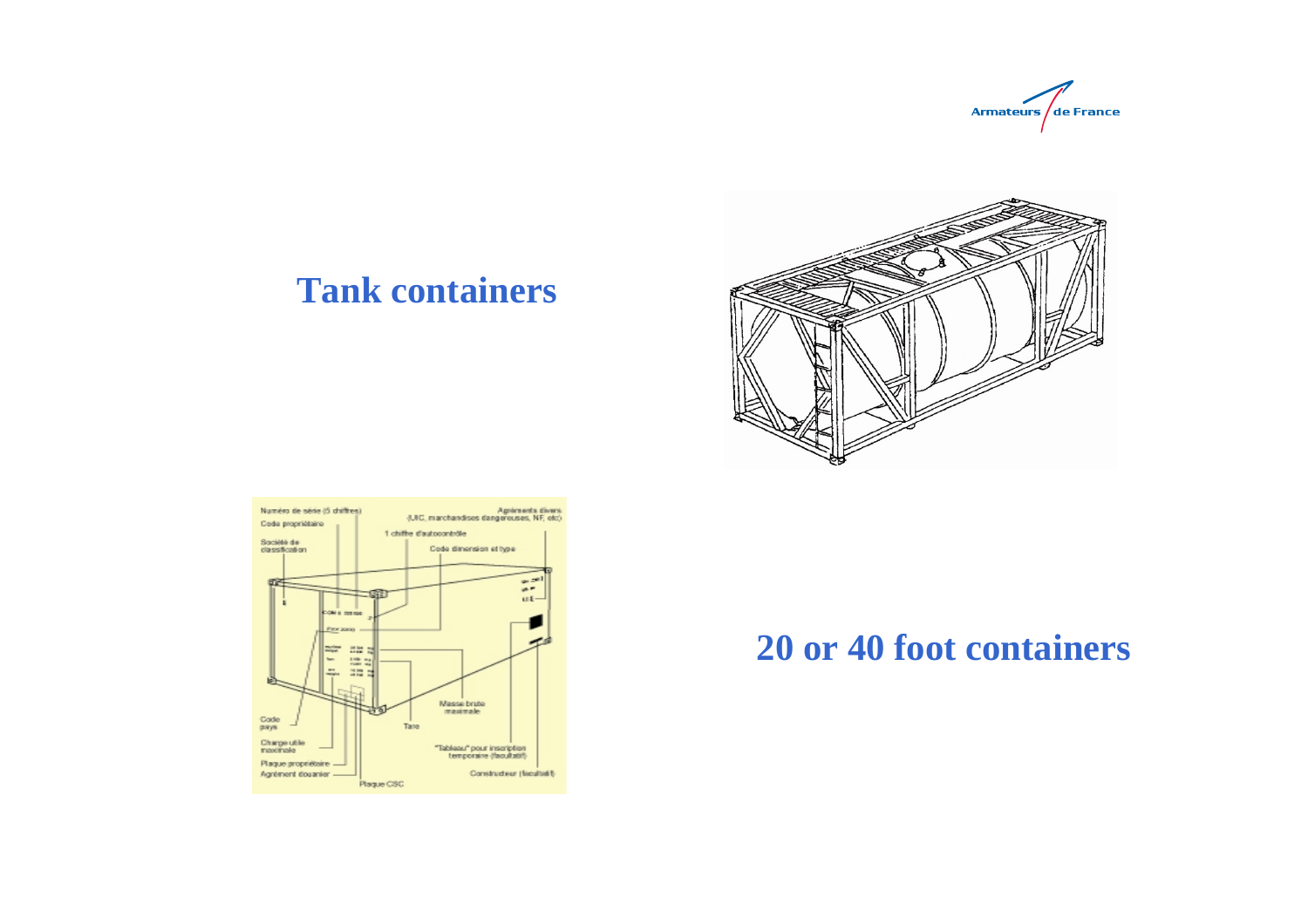

# **A 45,000 m 3 double hull oil/chemical tanker**





**Currently the largest container ship in the world:M/V Emma Maersk: 11,000 TEU**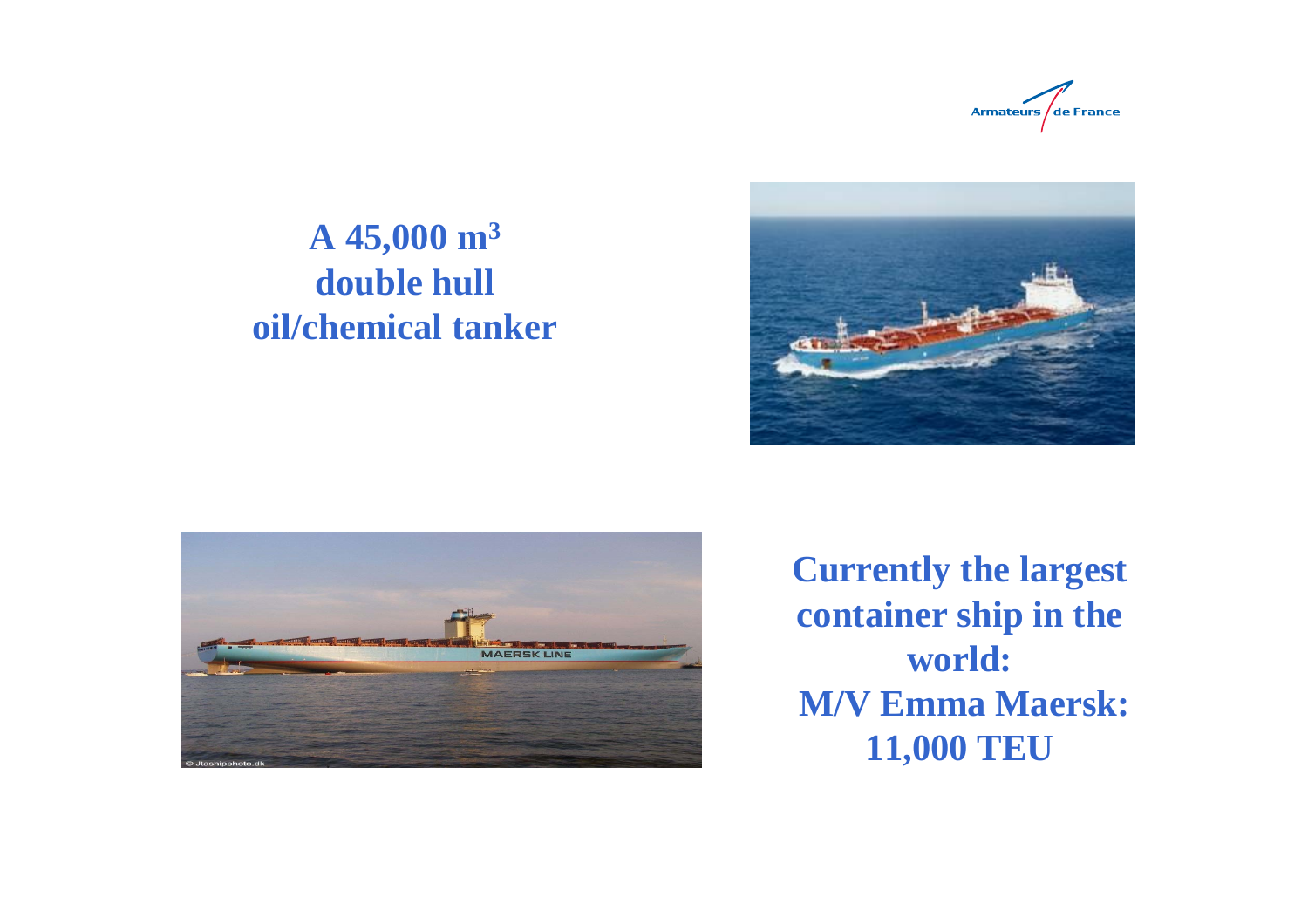

## **OPERATIONAL DIFFERENCES DUE TO DIFFERENT SHIPPING METHODS**

**Bulk: voyage charter**

**Containers: regular service**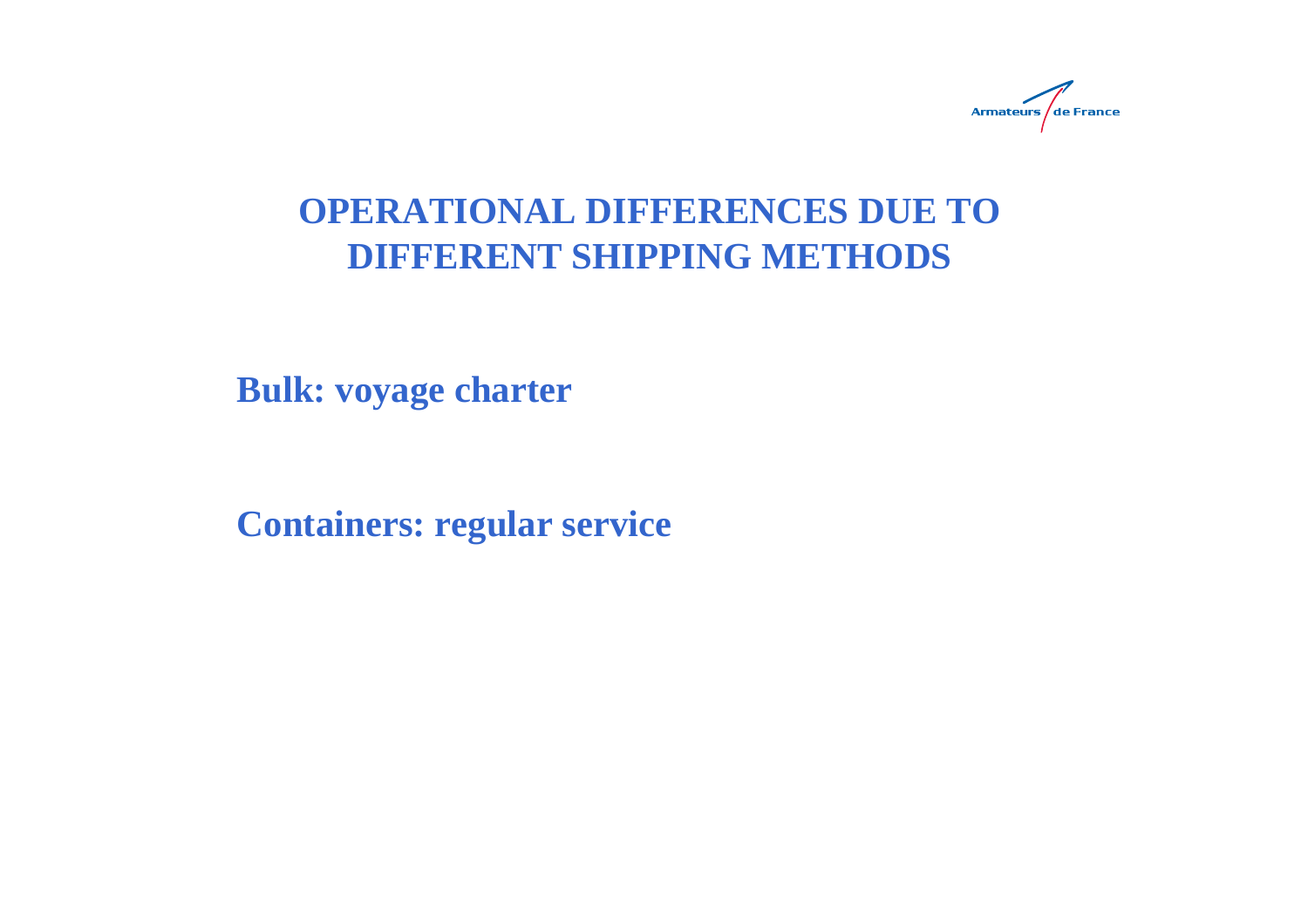

# **APPLICABLE LEGISLATIONIMO conventions**

**Ship construction IBC Code IGC Code**

**Shipping Solas Marpol and in particular annexes II and III IMDG Code**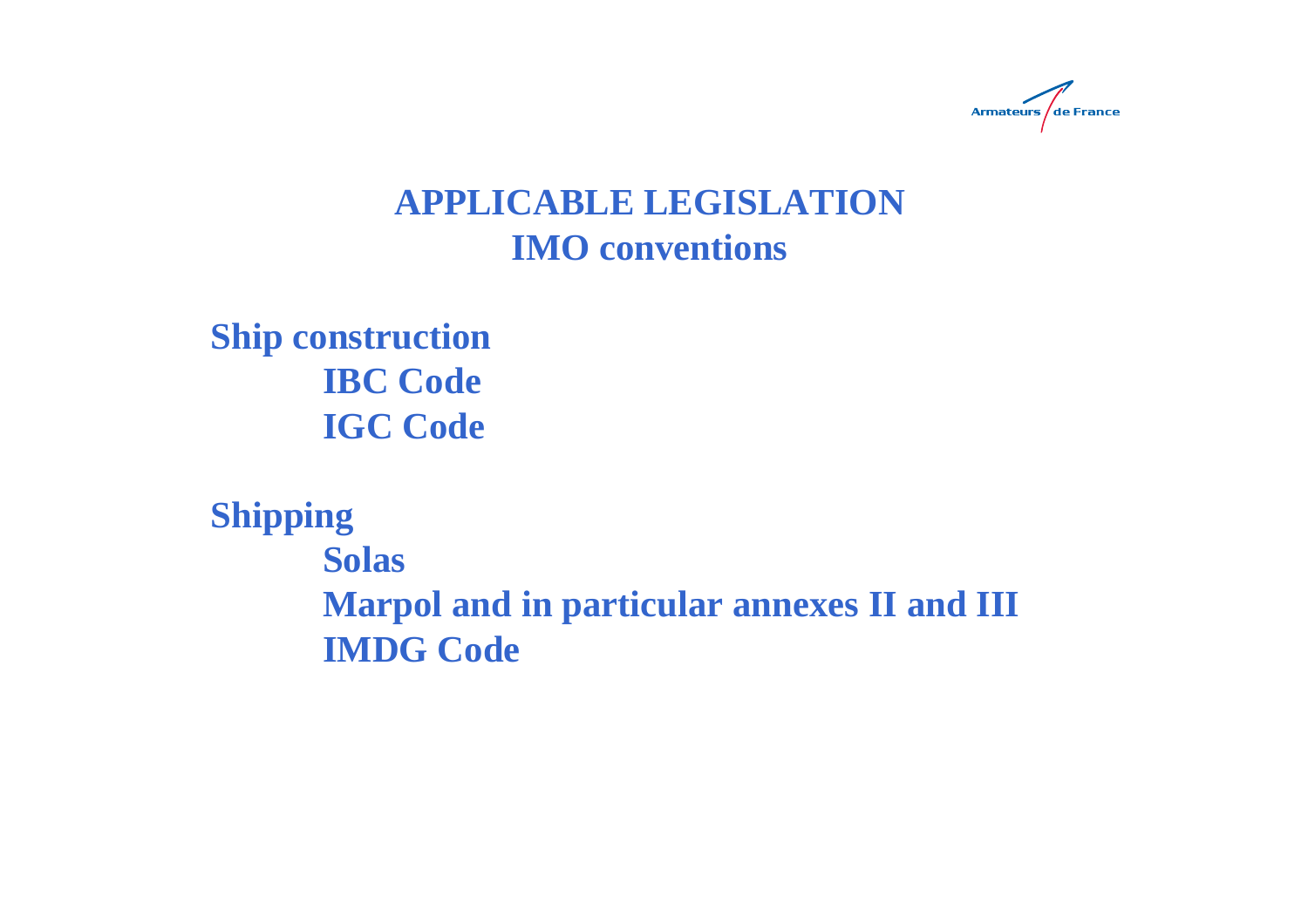

# **THE IMDG CODE**

# **Established by IMO and updated every two years**

**It specifies**

- **- Responsibility for the declaration**
- **- Classification of cargo**
- **- Packaging**
- **- Segregation**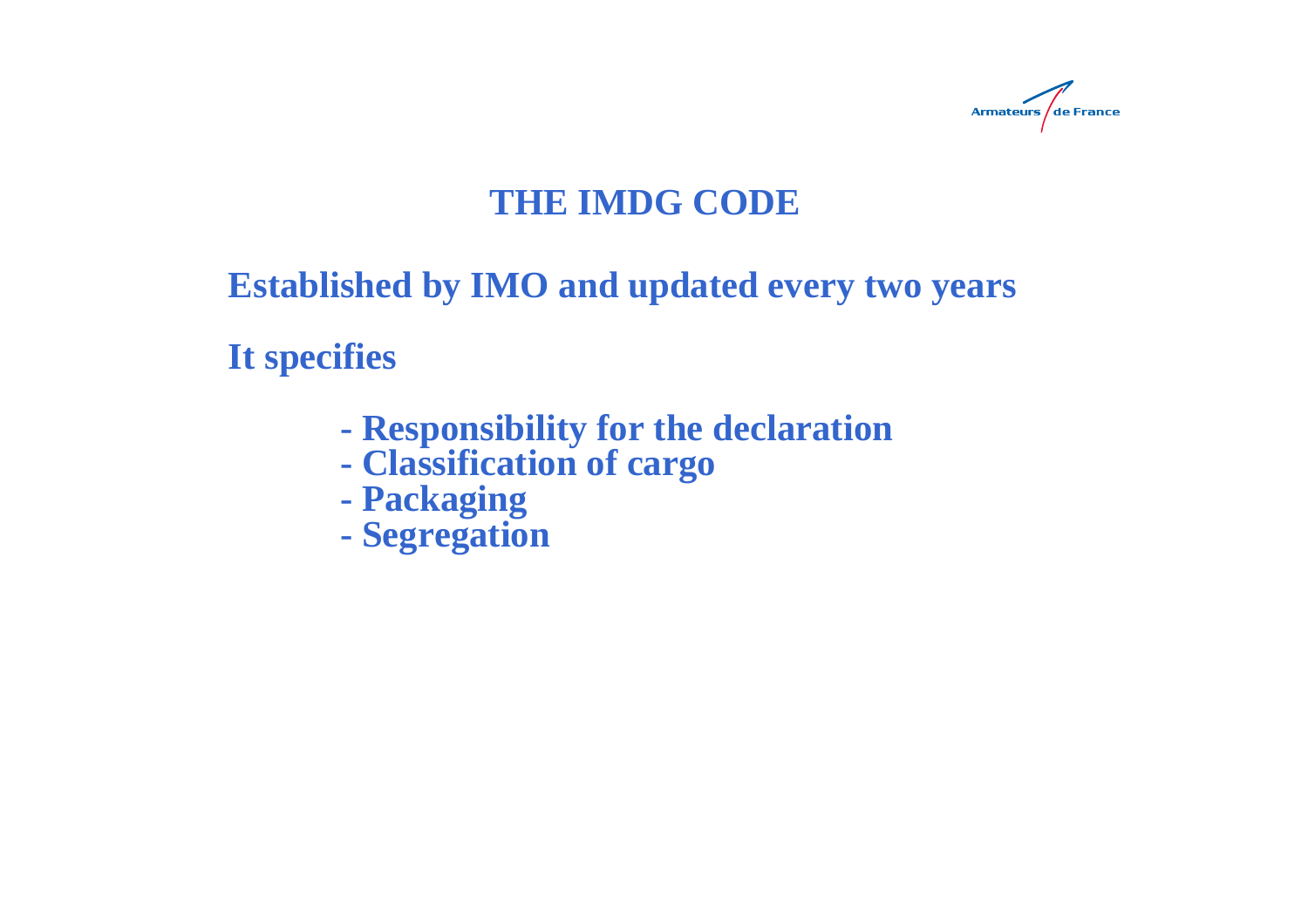

## **RESPONSIBILITY FOR THE DECLARATION**

**The classification is determined by the shipper/consignor.**

**The dangerous goods transport document should include a certificate or declaration**. **The form for this declaration is:**

**"I hereby declare that the contents of this consignment are fully and accurately described above by the Proper Shipping Name, and are classified, packaged, marked and labelled/placarded, and are in all respects in proper condition for transport according to applicable international and national governmental regulations."**

**The declaration should be signed and dated by the consignor.**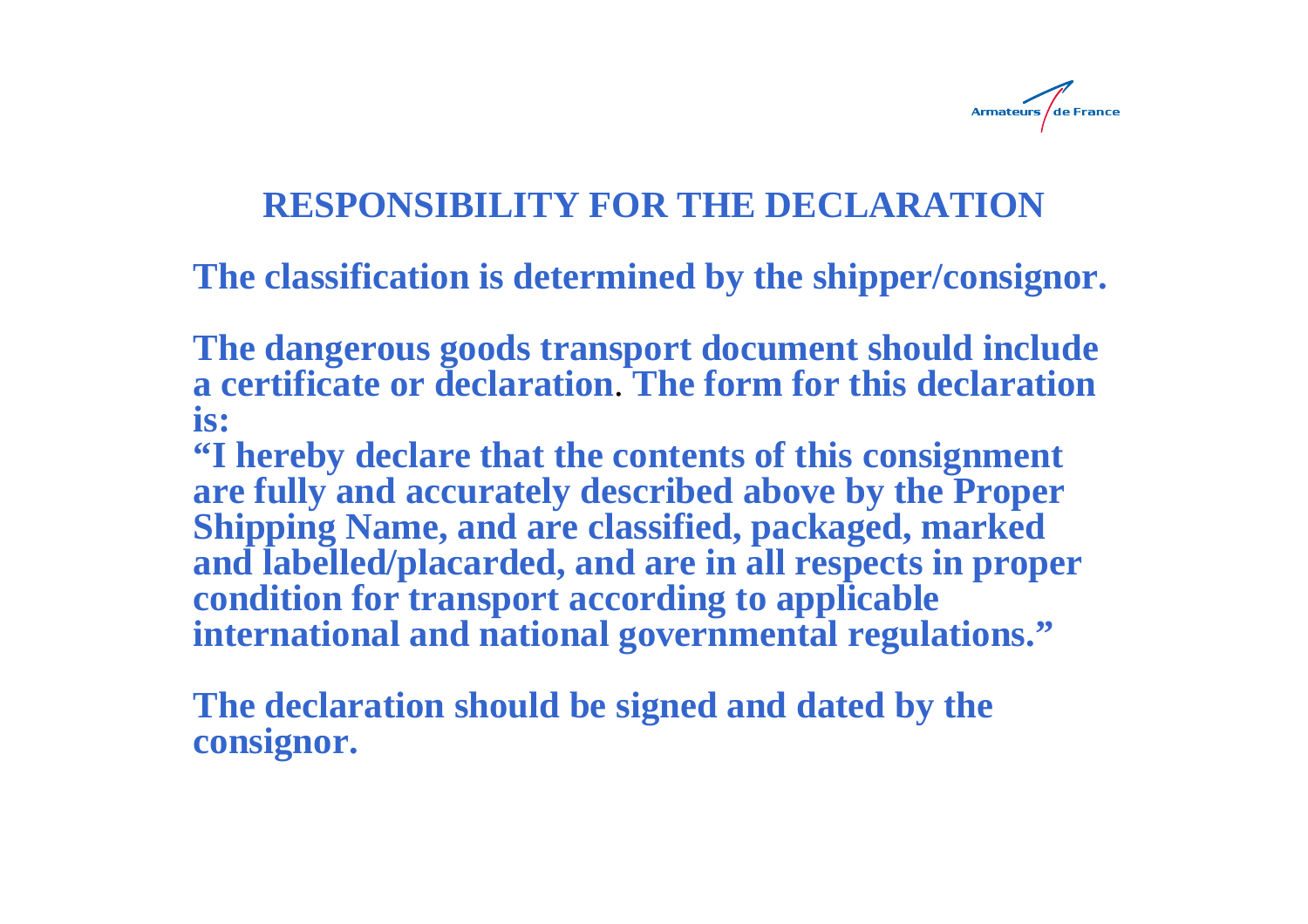# **CLASSIFICATION**

| <b>Classes</b>   | <b>Description</b>                                            |
|------------------|---------------------------------------------------------------|
| <b>Class 1</b>   | <b>Explosives</b>                                             |
| <b>Class 2.1</b> | <b>Flammable gases</b>                                        |
| <b>Class 2.2</b> | Non-flammable gases                                           |
| Class 2.3        | <b>Toxic gases</b>                                            |
| <b>Class 3</b>   | <b>Flammable liquids</b>                                      |
| <b>Class 4.1</b> | <b>Flammable solids</b>                                       |
| <b>Class 4.2</b> | <b>Substances liable to spontaneous combustion</b>            |
| <b>Class 4.3</b> | Substances which, in contact with water, emit flammable gases |
| <b>Class 5.1</b> | <b>Oxidizing substances</b>                                   |
| <b>Class 5.2</b> | <b>Organic peroxides</b>                                      |
| Class 6.1        | <b>Toxic substances</b>                                       |
| <b>Class 6.2</b> | <b>Infectious substances</b>                                  |
| <b>Class 7</b>   | <b>Radioactive material</b>                                   |
| <b>Class 8</b>   | <b>Corrosive substances</b>                                   |
| <b>Class 9</b>   | Miscellaneous dangerous substances and articles               |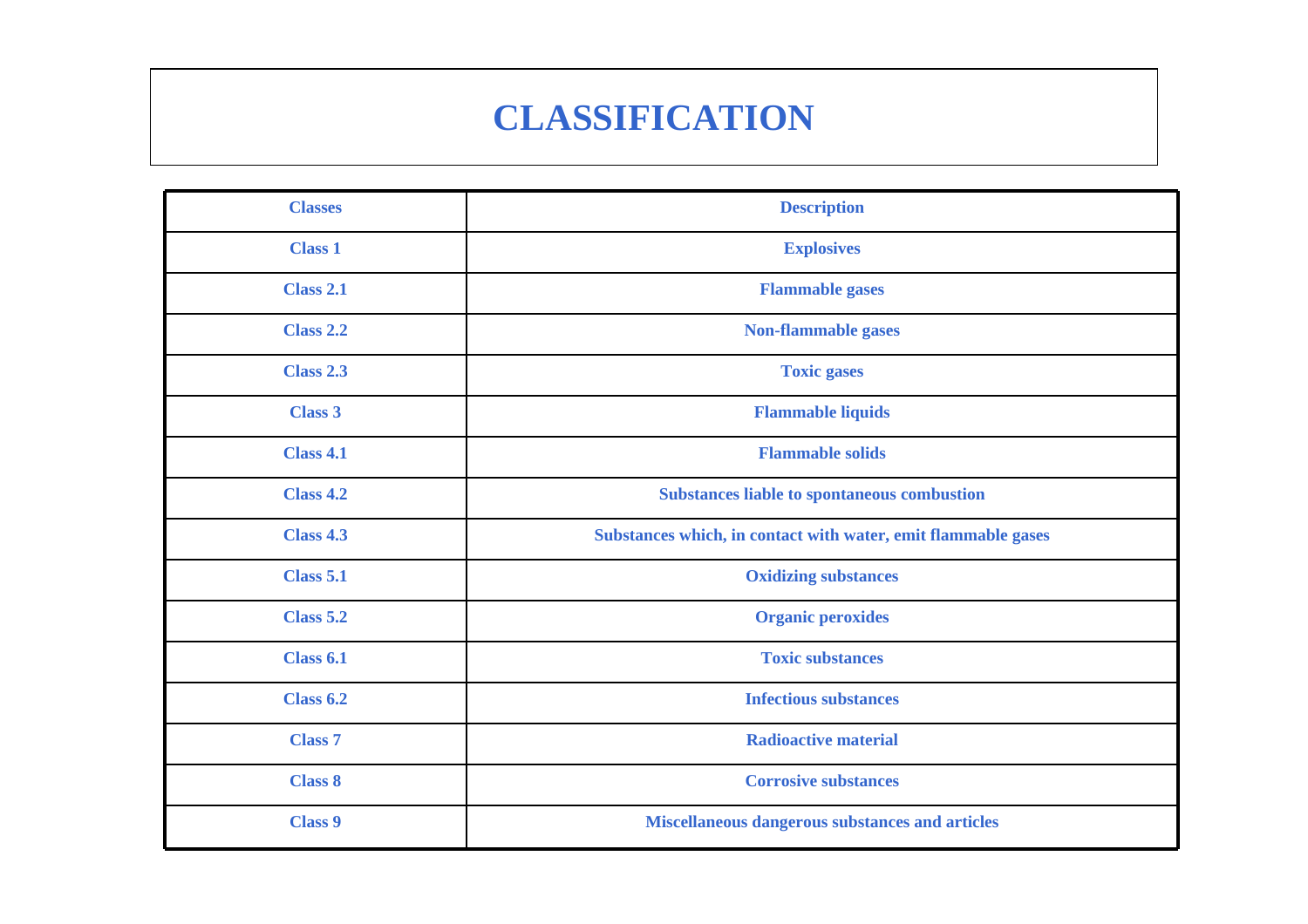

# **PACKAGING**

**Packaging for the transportation of HNS is subject to regulations.**

**These regulations take into account the risk level.** 

**Must be codified and approved.**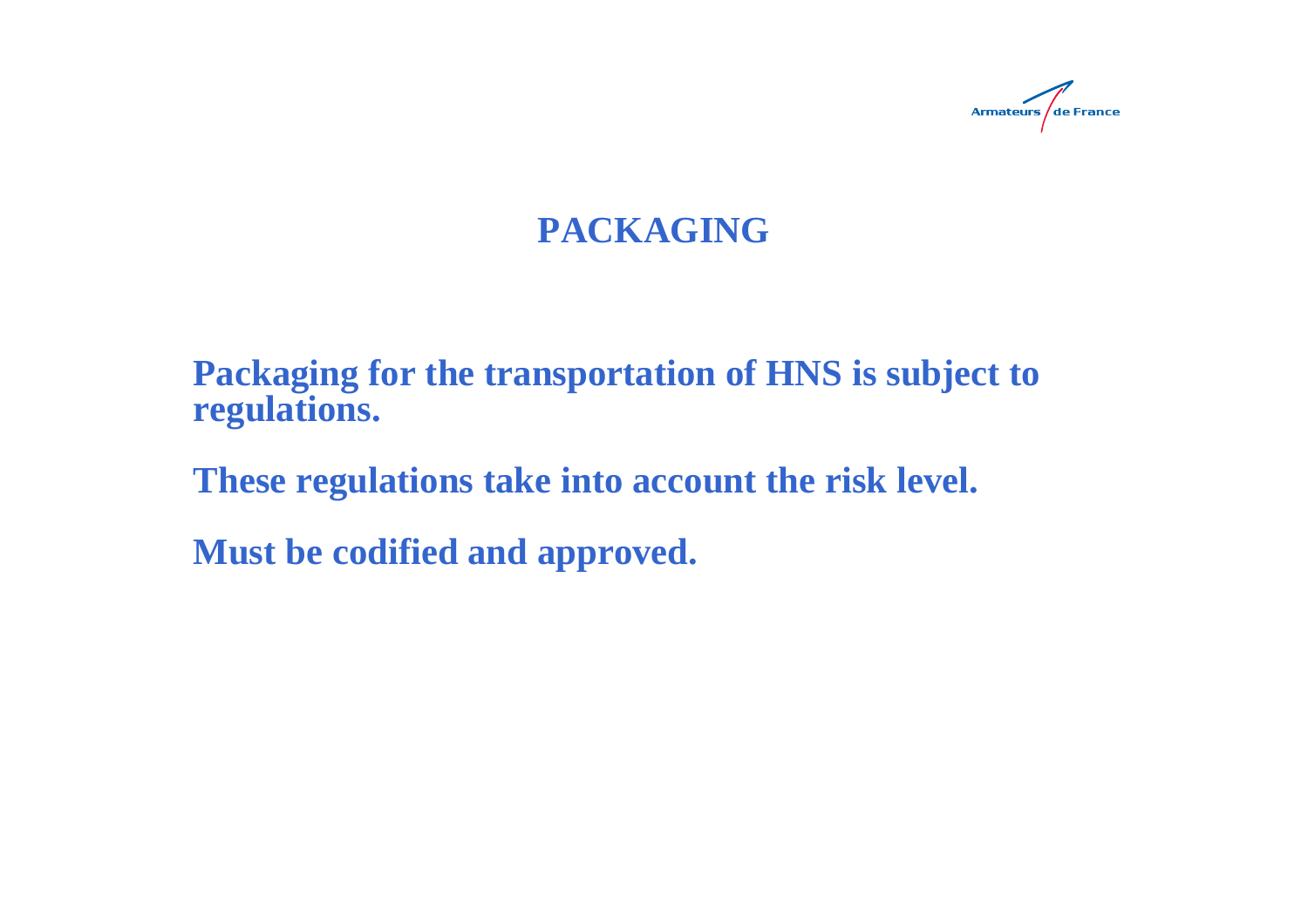# **SEGREGATION**

#### **The IMDG code defines 4 different types of separations which should be applied between different substances:**

- **1 "away from"**
- **2 "separated from"**
- **3 "separated by a complete compartment or hold from"**
- **4 "separated longitudinally by an intervening complete compartment or hold from"**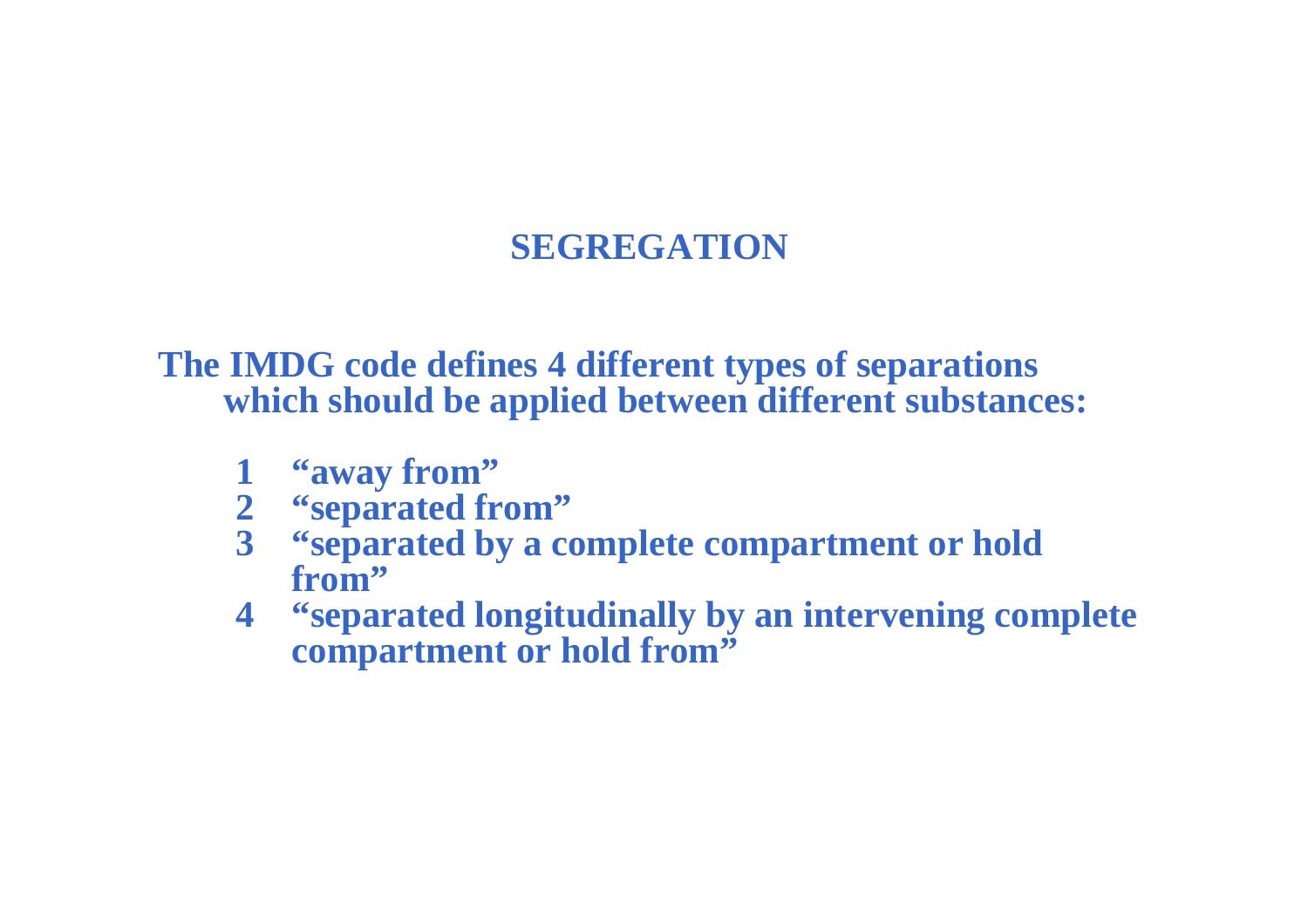

| <b>Class</b>                                                                  | 1.1<br>$1.2$<br>1.5 | $1.3$<br>1.6   | 1.4            | 2.1              | 2.2 | 2.3                     | 3              | 4.1            | 4.2            | 4.3            | 5.1            | 5.2            | 6.1 | 6.2                  | $\overline{7}$ | 8                    | 9            |
|-------------------------------------------------------------------------------|---------------------|----------------|----------------|------------------|-----|-------------------------|----------------|----------------|----------------|----------------|----------------|----------------|-----|----------------------|----------------|----------------------|--------------|
| Explosives 1.1, 1.2, 1.5                                                      | $^{\star}$          | $\star$        | $\star$        | 4                | 2   | $\overline{2}$          | 4              | 4              | 4              | 4              | 4              | 4              | 2   | 4                    | $\overline{2}$ | 4                    | X            |
| Explosives 1.3, 1.6                                                           | $\star$             | $\star$        | $\star$        | 4                | 2   | $\overline{2}$          | 4              | 3              | 3              | 4              | 4              | 4              | 2   | $\overline{4}$       | 2              | $\overline{2}$       | X            |
| Explosives 1.4                                                                | $\star$             | $\star$        | $\star$        | $\overline{2}$   |     | 1                       | $\overline{2}$ | $\overline{2}$ | $\overline{2}$ | $\overline{2}$ | $\overline{2}$ | $\overline{2}$ | X   | 4                    | 2              | $\overline{2}$       | X            |
| <b>Flammable gases 2.1</b>                                                    | 4                   | 4              | $\overline{2}$ | X                | X   | X                       | 2              |                | 2              | X              | $\overline{2}$ | $\overline{2}$ | X   | 4                    | $\overline{2}$ | 1                    | X            |
| Non-flammable, non-toxic gases 2.2                                            | $\overline{2}$      | $\overline{2}$ | $\mathbf 1$    | X                | X   | X                       |                | X              | $\mathbf{1}$   | X              | X              | 1              | X   | 2                    | 1              | X                    | X            |
| Toxic gases 2.3                                                               | 2                   | $\overline{2}$ | $\mathbf 1$    | X                | X   | $\mathsf{X}$            | 2              | X              | $\overline{2}$ | $\mathsf{X}$   | $\mathsf{X}$   | 2              | X   | $\overline{2}$       | 1              | $\mathsf{X}$         | $\mathsf{X}$ |
| <b>Flammable liquids 3</b>                                                    | 4                   | 4              | $\overline{2}$ | $\boldsymbol{2}$ | 1   | $\overline{c}$          | X              | X              | $\overline{2}$ | 1              | $\overline{2}$ | 2              | X   | 3                    | $\overline{2}$ | $\mathsf{X}$         | X            |
| Flammable solids, self-reactive substances and<br>desensitized explosives 4.1 | 4                   | 3              | $\overline{2}$ | 1                | X   | X                       | X              | $\sf X$        | 1              | X              | 1              | $\overline{2}$ | X   | 3                    | $\overline{2}$ |                      | X            |
| Substances liable to spontaneous combustion<br>4.2                            | 4                   | 3              | $\overline{2}$ | $\overline{2}$   | 1   | 2                       | 2              | 1              | X              | 1              | $\overline{2}$ | $\overline{2}$ | -1  | 3                    | 2              | 1                    | X            |
| Substances which, in contact with water, emit<br>flammable gases 4.3          | 4                   | 4              | $\overline{2}$ | X                | X   | X                       |                | X              | 1              | X              | $\overline{2}$ | $\overline{2}$ | X   | $\overline{2}$       | 2              | $\blacktriangleleft$ | $\mathsf{X}$ |
| Oxidizing substances 5.1                                                      | 4                   | 4              | $\overline{2}$ | $\overline{2}$   | X   | $\overline{\mathsf{x}}$ | 2              |                | $\overline{2}$ | $\overline{2}$ | $\mathsf{X}$   | $\overline{2}$ | 1   | 3                    |                | $\overline{2}$       | X            |
| Organic peroxides 5.2                                                         | 4                   | 4              | 2              | $\overline{2}$   | 1   | $\overline{2}$          | 2              | $\overline{2}$ | $\overline{2}$ | $\overline{2}$ | 2              | X              | 1   | 3                    | 2              | $\overline{2}$       | X            |
| <b>Toxic substances 6.1</b>                                                   | $\overline{2}$      | $\overline{2}$ | X              | X                | X   | X                       | X              | X              | $\mathbf 1$    | X              | $\mathbf{1}$   | 1              | X   | $\blacktriangleleft$ | X              | X                    | X            |
| Infectious substances 6.2                                                     | 4                   | 4              | 4              | 4                | 2   | 2                       | 3              | 3              | 3              | $\overline{2}$ | 3              | 3              | 1   | X                    | 3              | 3                    | X            |
| <b>Radioactive material 7</b>                                                 | $\overline{2}$      | $\overline{2}$ | $\overline{2}$ | $\overline{2}$   | 1   | 1                       | $\overline{2}$ | $\overline{2}$ | $\overline{2}$ | $\overline{2}$ | 1              | $\overline{2}$ | X   | 3                    | X              | $\overline{2}$       | X            |
| <b>Corrosive substances 8</b>                                                 | 4                   | $\overline{2}$ | $\overline{2}$ | 1                | X   | $\mathsf{X}$            | X              | 1              | 1              | 1              | 2              | $\overline{2}$ | X   | 3                    | $\overline{2}$ | X                    | X            |
| Miscellaneous dangerous substances and<br>articles 9                          | X                   | X              | X              | X                | X   | X                       | X              | X              | X              | X              | X              | Χ              | X   | X                    | X              | X                    | X            |

The numbers and symbols correspond to the following expressions, which are defined in this chapter:

1 "away from"

2 "separated from"

3 "separated by a complete compartment or hold from"

4 "separated longitudinally by a complete compartment or hold from"

X The regulations relating to the segregation of substances, where relevant, feature in the Dangerous Goods List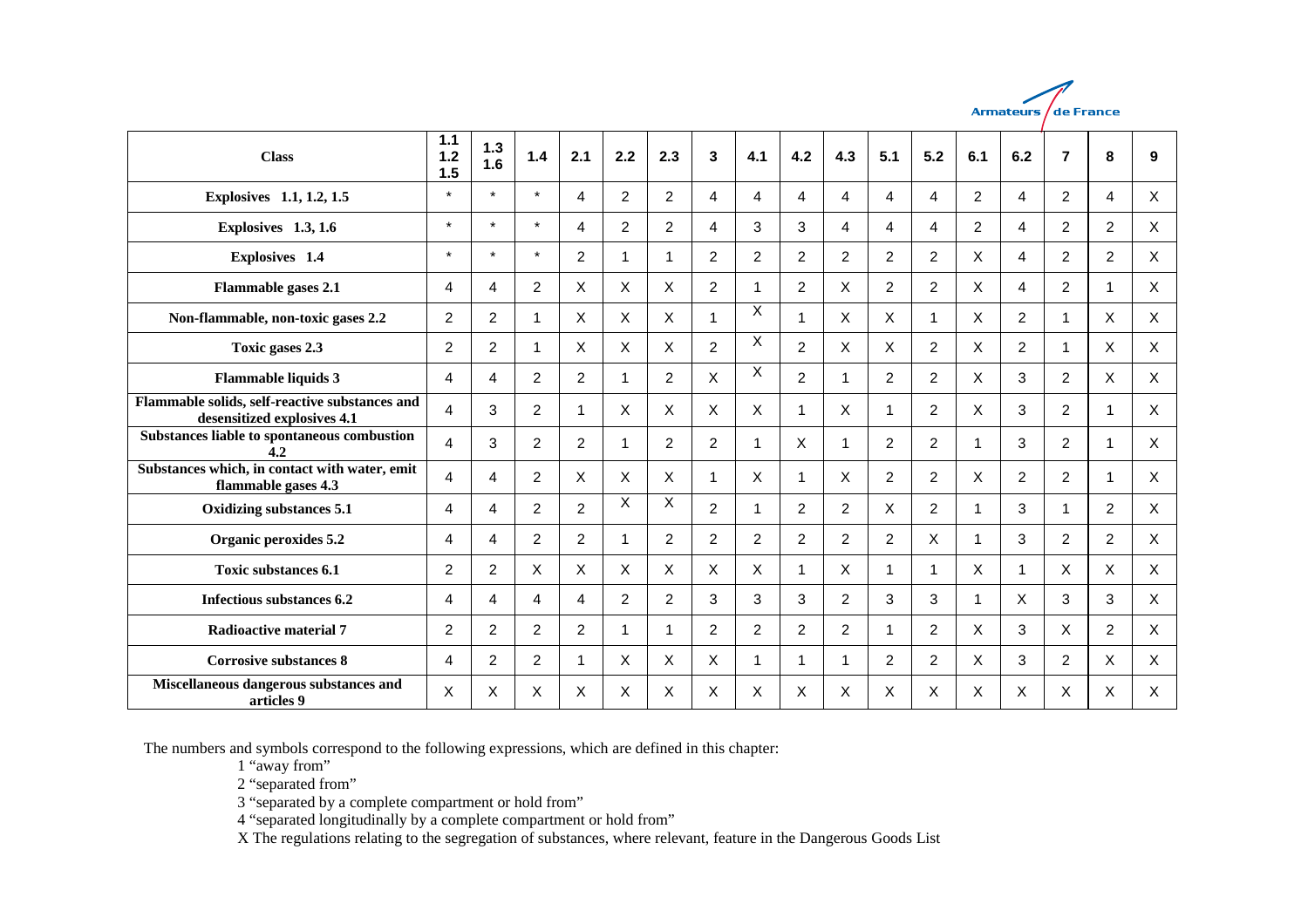

## **THE DIFFERENT DANGERS RELATED TO SHIPPING**

**Related to:**

**the sea, which is a hostile and dangerous environment**

**the merchandise transported**

**the vessel during commercial operations**

**threats to the safety of the vessel**

**the great increase in demand and in the number of vessels**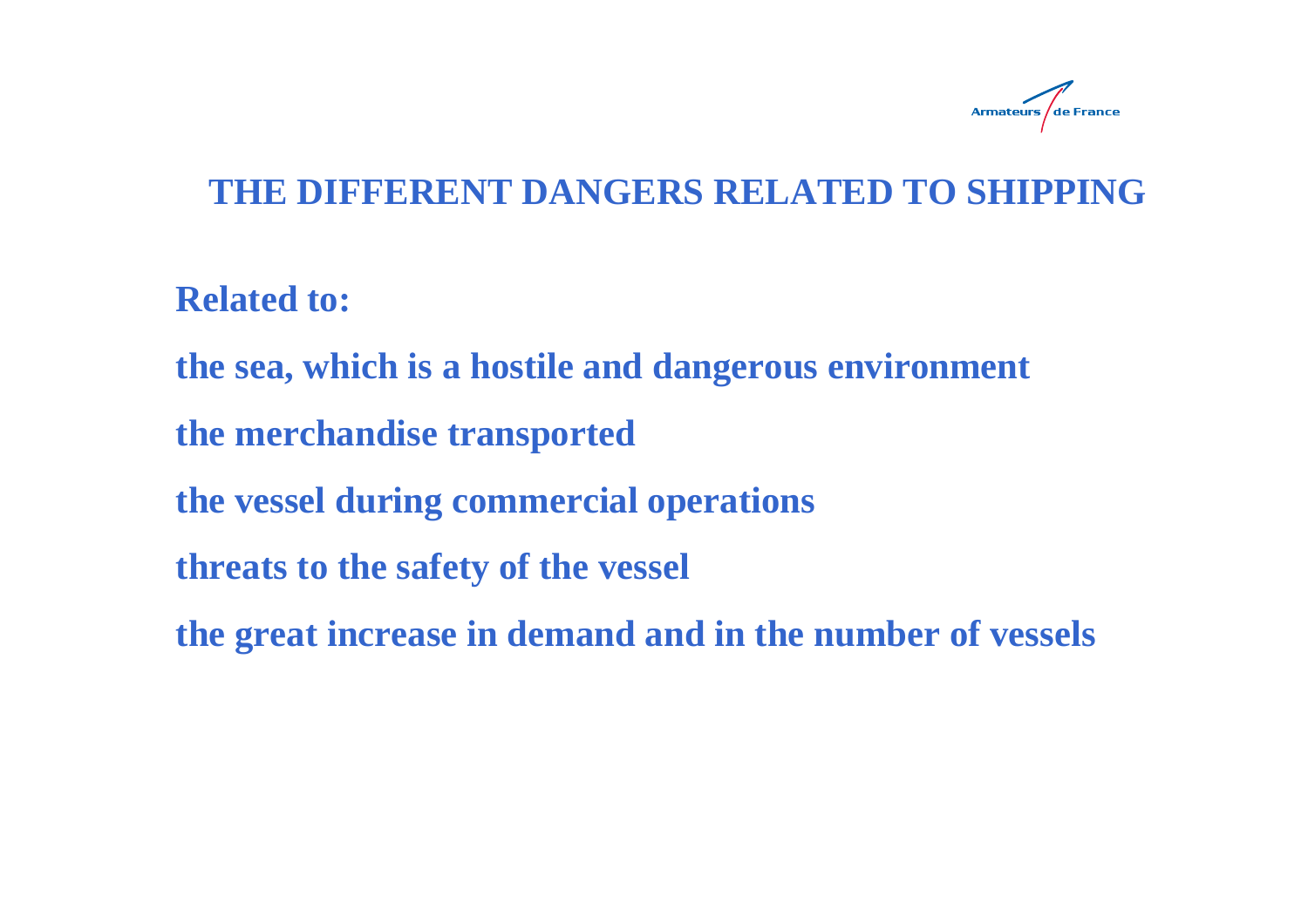# **MARITIME SAFETY**

• **The sea is a hostile and dangerous environment.**



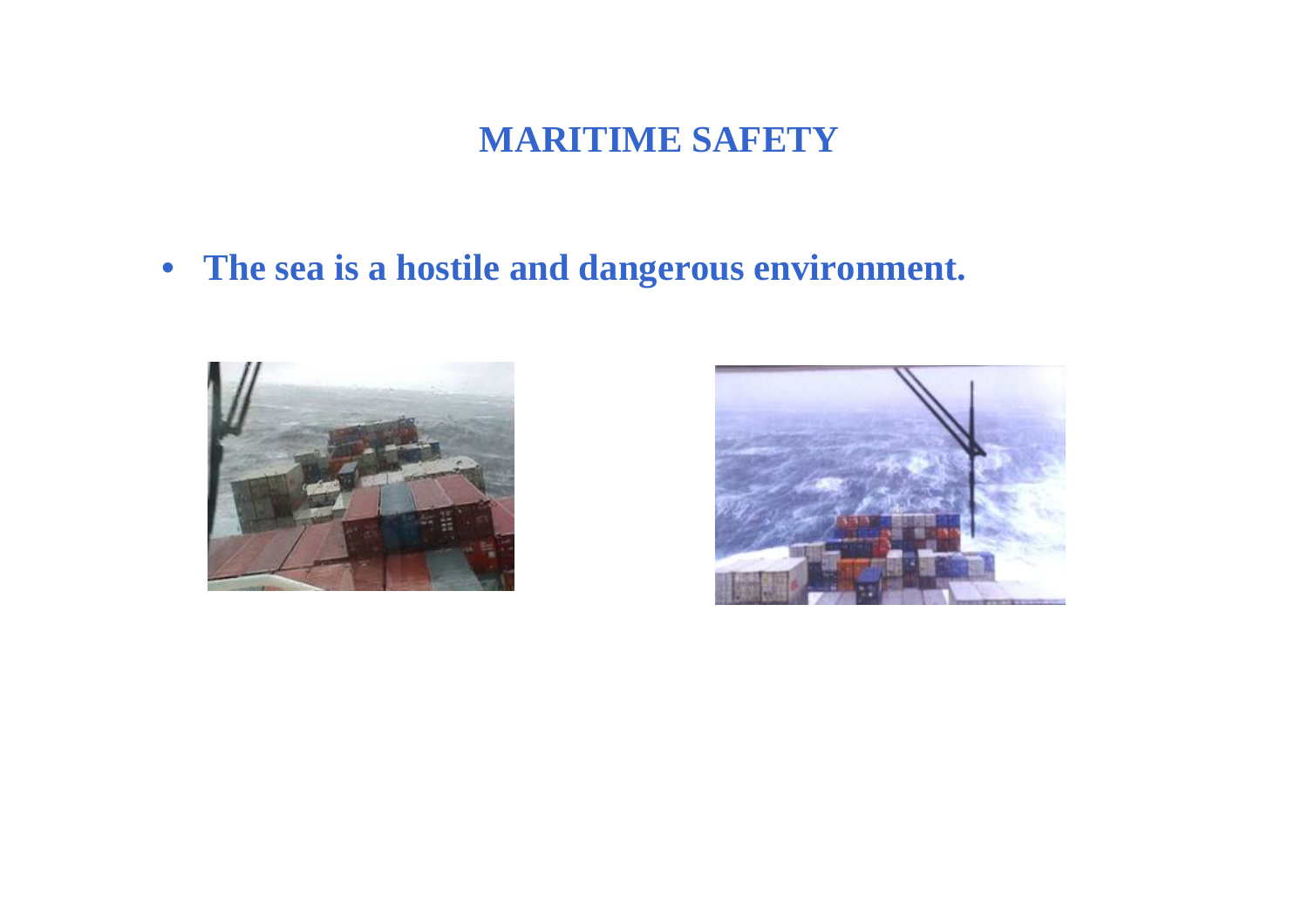# **CMA DJAKARTA July 1999**

# **IEVOLI SUN October 2000**

# **MSC NAPOLI January 2007**





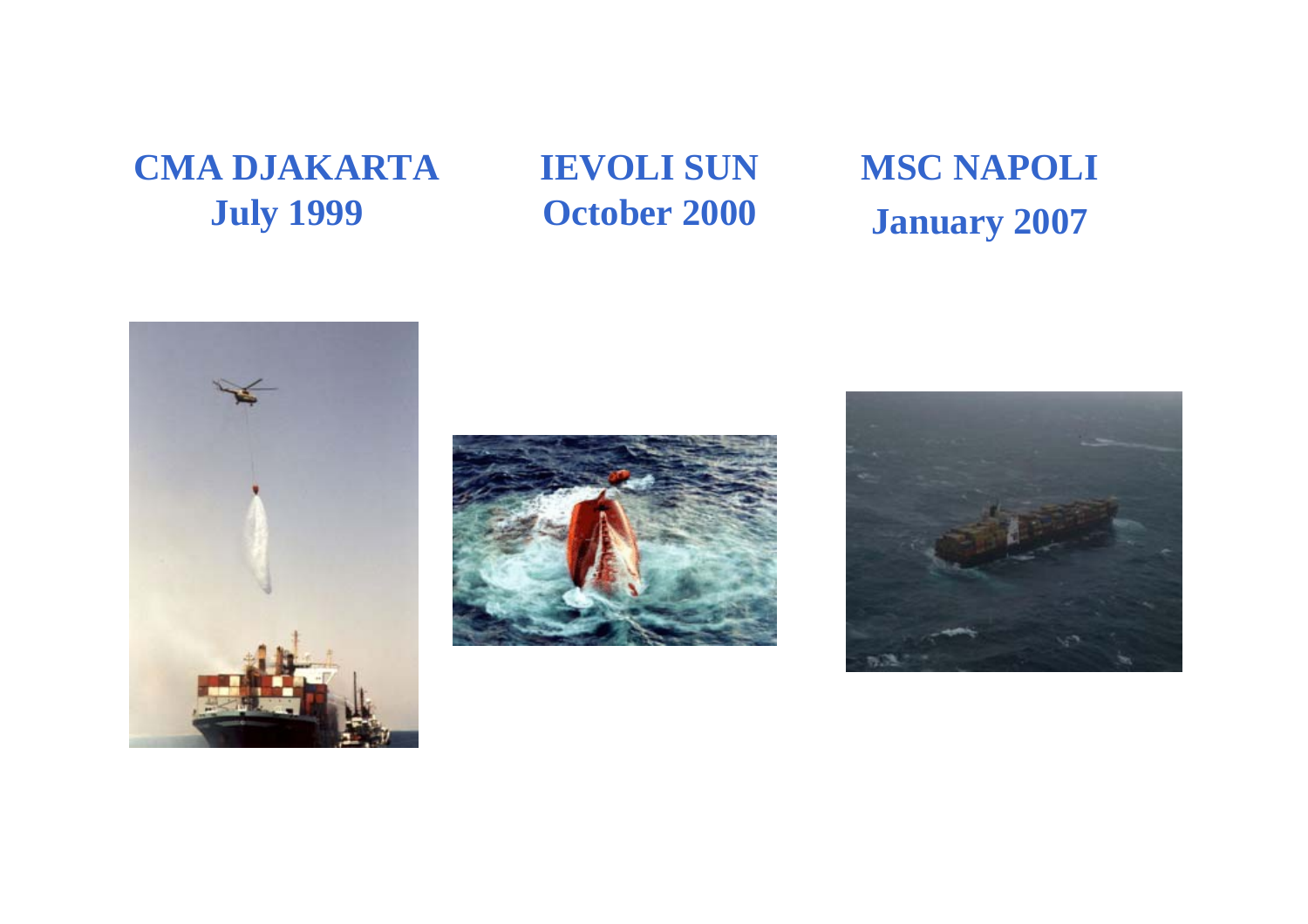



# **HANJIN PENSYLVANIA Container of fireworks**

# **A tank container after a fire**

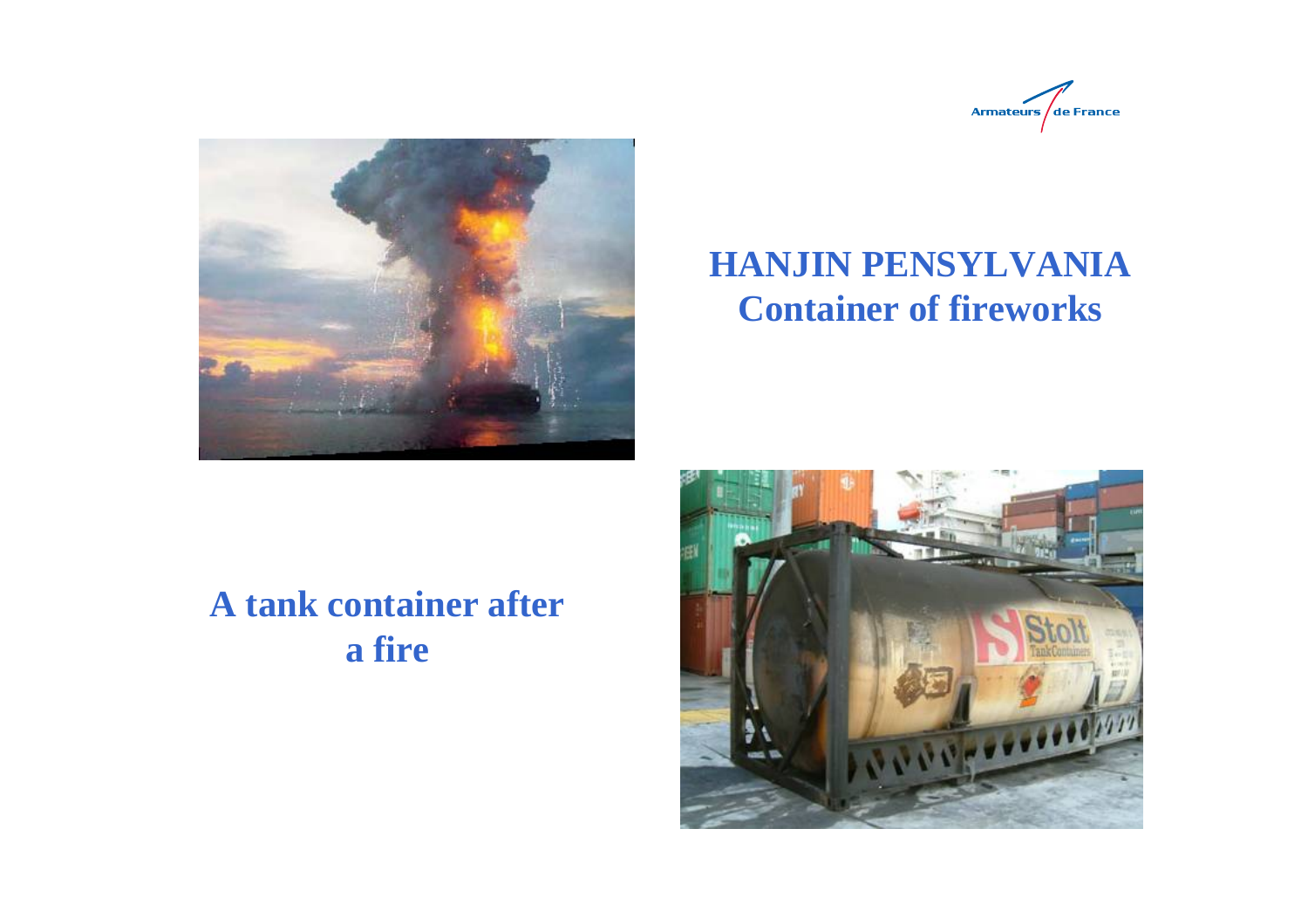

# **Response to these dangers**

**Improvement in the safety of ship construction**

**ISM code – Safety management system**

**Improvement in training of personnel**

**Port State control**

**Vetting**